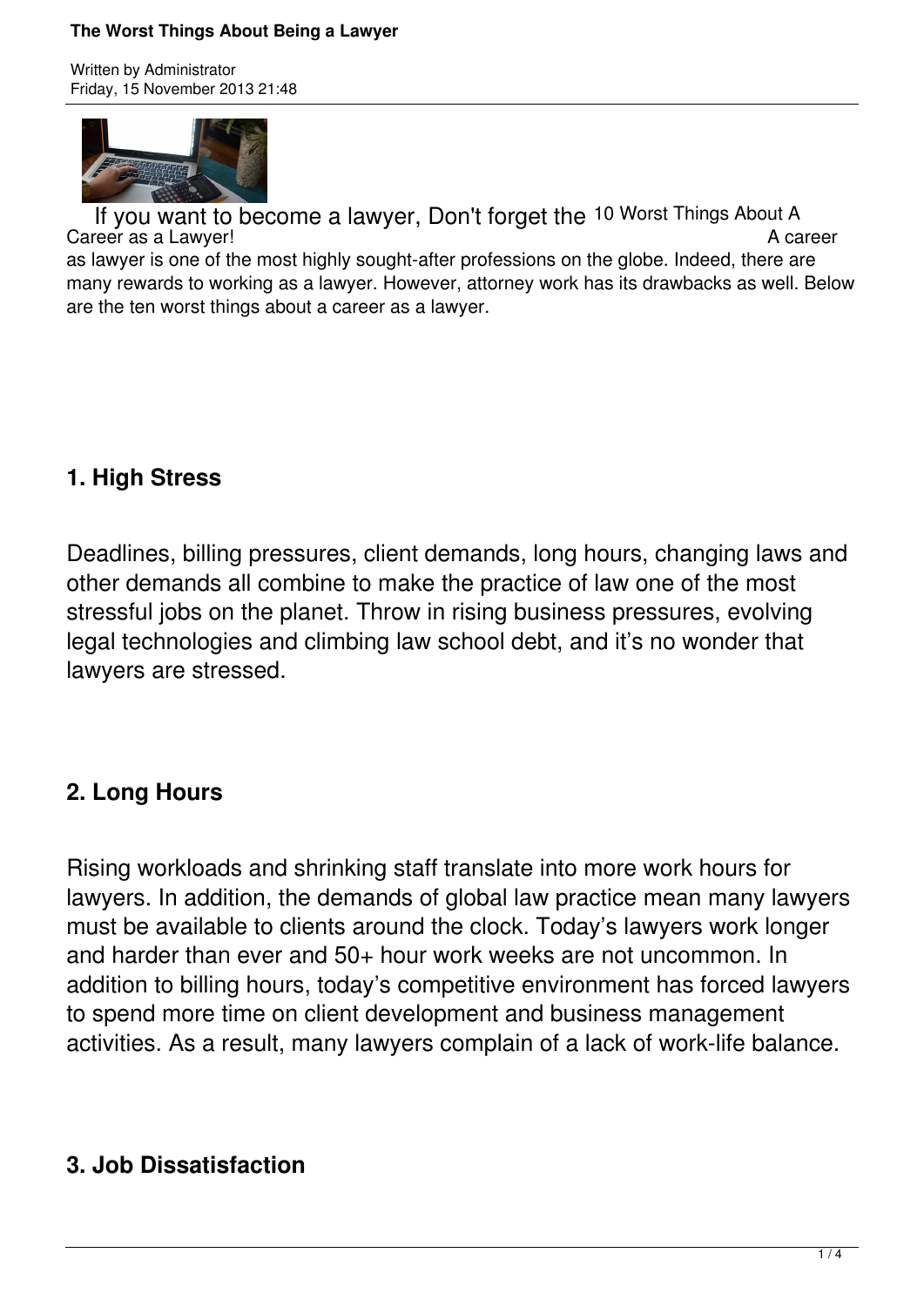Written by Administrator Friday, 15 November 2013 21:48

The stress and demands of law practice have fueled high levels of career dissatisfaction among members of the bar. Depression and suicide are common among lawyers and forty-four percent of lawyers recently surveyed by the American Bar Association said they would not recommend the profession to a young person.

## **4. Soaring Law School Debt**

The cost of a law school education has outpaced inflation in recent years. Tuition at even mediocre law schools can cost up to \$43,000 a year and six-figure law school debt is not uncommon. In today's cut-throat job market, new grads often do not earn enough to repay law school debt and a law degree is no longer a ticket to financial security.

## **5. Competitive Job Market**

Job openings for lawyers have plunged, but law schools are not dialing back enrollment. Increased competitive pressures have forced many lawyers to settle for less-than-ideal employment or change careers altogether. Today's lawyers face one of the bleakest job markets in history; record numbers of jobs have been cut and salaries have plummeted. A steady supply of lawyers coupled with declining demand has caused many legal professionals to rethink the value of a law degree.

## **6. Client Pressures**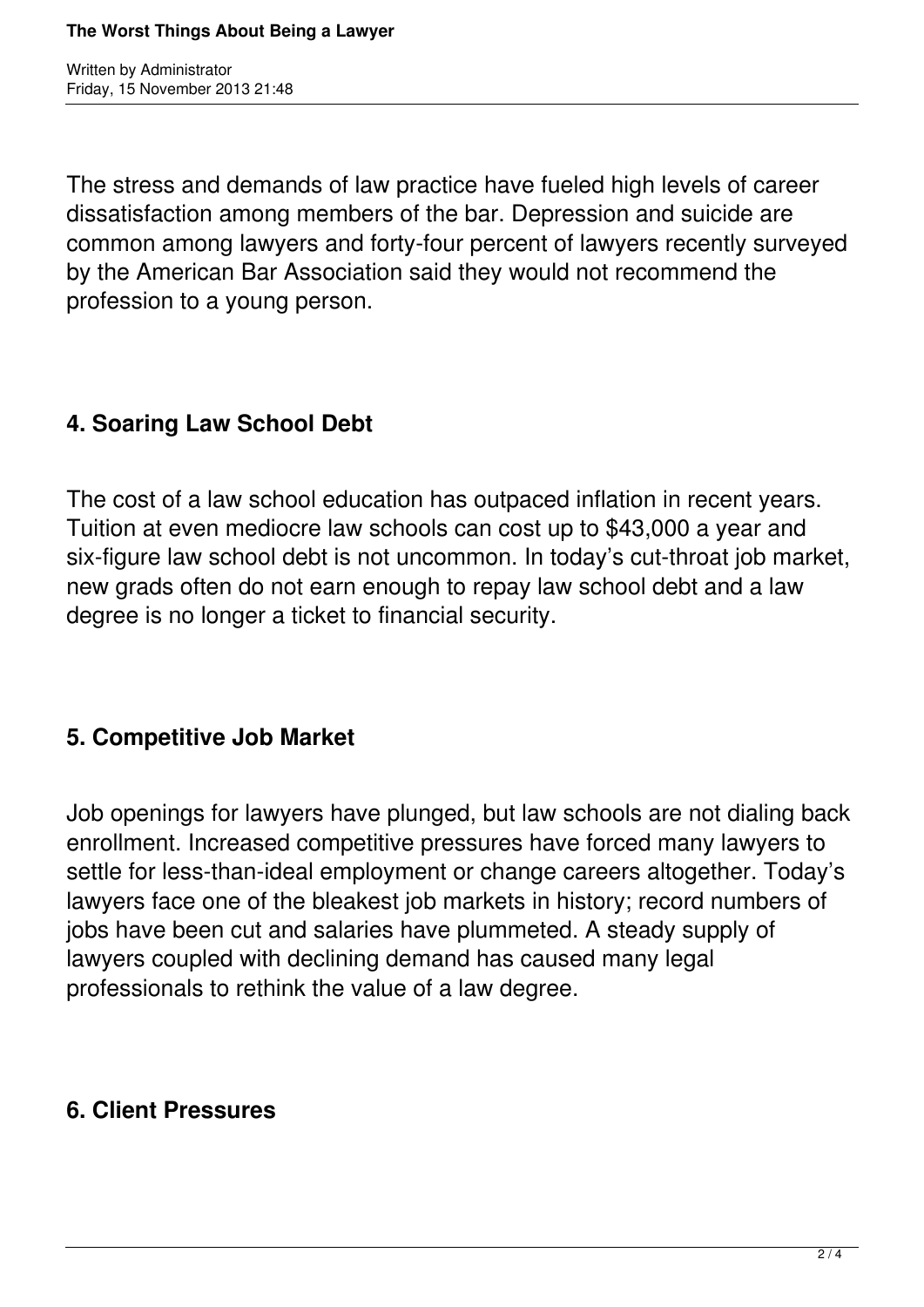Written by Administrator Friday, 15 November 2013 21:48

In this time of grave economic uncertainty, clients are more conscious of their legal spending. After years of billing hikes that well-exceeded inflation, clients are demanding more value for their dollar and are forcing lawyers to keep billing rates reasonable. The market will no longer tolerate expensive lawyers to perform tasks that can be accomplished more cheaply, quickly and efficiently by technology or by other professionals, such as paralegals.

# **7. Changing Legal Paradigms**

The practice of law is changing dramatically and lawyers no longer have a monopoly on the law. From legal document technicians to virtual law offices to legal self-help websites, today's lawyers face competition from a variety of non-lawyer sources.

## **8. Technology**

Technology has transformed law practice and, like or not, lawyers must become proficient in a wide range of technology platforms from document review and management tools to spreadsheet, presentation and billing software. Even as lawyers become more tech-savvy, the market trend toward commoditization threatens to swallow jobs as lawyers are replaced by technology in effort to deliver legal services more cheaply and efficiently.

## **9. Legal Process Outsourcing**

It's not a trend; the outsourcing of legal work to foreign lands is an economic reality. As more legal work is sent to low-wage workforces overseas or regional delivery centers onshore, many traditional lawyer jobs are being